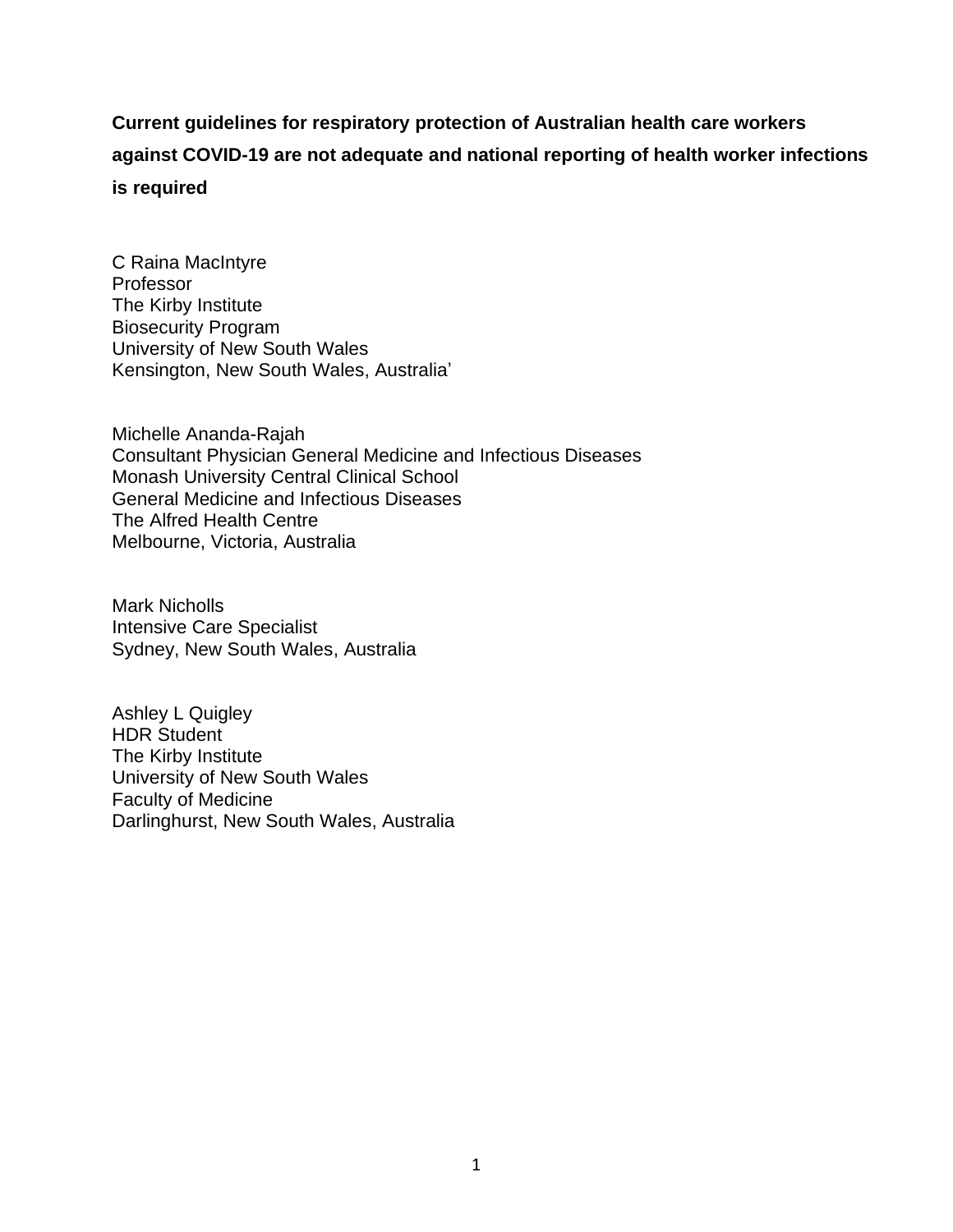## **Abstract**

The guidelines for protection of health care workers (HCWs) in Australia state that a medical mask is indicated for routine care of COVID-19 patients, and a respirator only for aerosol-generating procedures. These guidelines are not aligned with the growing body of scientific evidence around transmission and prevention of SARS-CoV-2 infection. The initial proclamation that SARS-CoV-2 is spread by droplets and contact was not based on strong evidence, and there is no data quantifying the different modes of potential transmission. We outline the evidence of airborne transmission, and the implications for the occupational health and safety of Australian health workers. There have been over 500 health worker infections in Australia by July 2020, but no national reporting on health worker infections, and lack of transparency in attribution of source of infection when health workers become infected. We suggest that all health workers treating COVID-19 patients be provided airborne precautions, that the lessons of SARS are heeded and the precautionary principle be applied to health worker protection. We also require transparent national reporting of health worker infections. This is particularly urgent as numerous health worker infections have been reported in hospitals in Victoria during Australia's resurgence of COVID-19.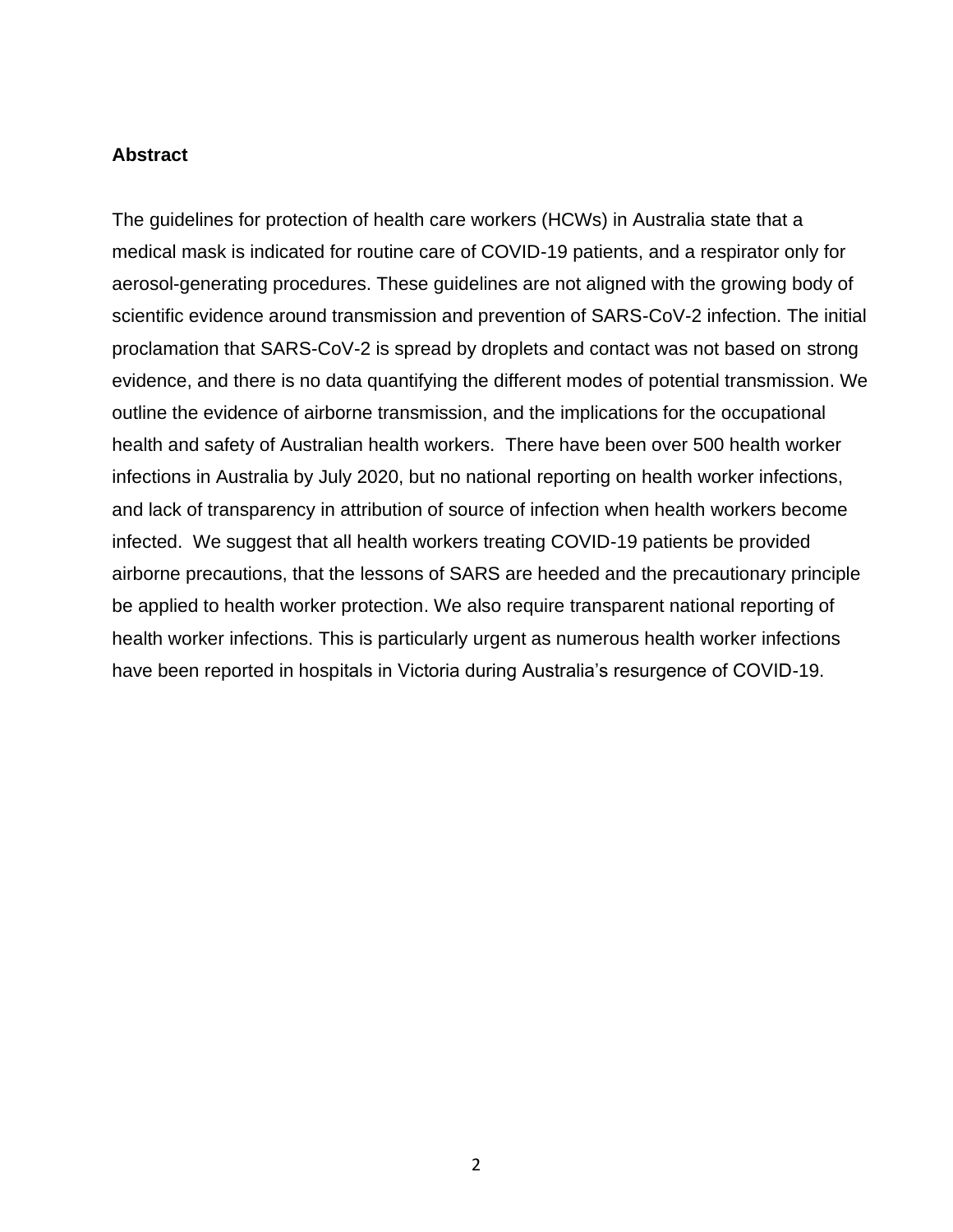The guidelines for protection of health care workers (HCWs) in Australia state that a medical mask is indicated for routine care of COVID-19 patients, and a respirator only for aerosol-generating procedures.<sup>1</sup> These guidelines are not aligned with the growing body of scientific evidence around transmission and prevention of SARS-CoV-2 infection.

Hospital infection control paradigm has assumed since last century that pathogens can be classified by transmission modes of droplet, airborne or contact. Guidelines on "droplet precautions" (masks) and "airborne precautions" (respirators) assume that respiratory emissions can be separated into mutually exclusive types - droplet and airborne spread.<sup>1,2</sup> This assumption is based on limited data from the 1930s, and likely an artificial division.  $^2$ Newer studies show that droplets and aerosol particles exist in a continuum, and even a single large droplet may reduce in diameter and become airborne during it's trajectory, because of evaporation. Despite hospital infection control guidelines stipulating that 2m is a safe distance from an infected patient, studies show that large droplets can travel distances well over 2m.  $^2$ 

Large droplets are predominantly thought to originate from the nose, throat and mouth; whereas airborne particles may originate from the lung, or from evaporation of large droplets from the upper airway. <sup>3</sup> Research shows that the highest viral load of SARS-CoV-2 is found in bronchoalveolar lavage of the lower respiratory tract, and throat swabs are less likely to be positive.  $4$  This is consistent with airborne potential for the virus, as a high viral load in the lower respiratory tract increases the likelihood of virus being exhaled in fine respiratory aersols.<sup>3</sup> Several studies show that SARS-CoV-2 is found in air samples and in air vents in COVID-19 wards. <sup>5,6</sup>. One study showed that seasonal coronaviruses are more likely to be aerosolised than other respiratory viruses such as influenza, and can be exhaled in normal tidal breathing in fine aerosols.  $7$  Research conducted in five leading laboratories independently demonstrated that SARS-CoV-2 has more propensity for aerosolisation than SARS or MERS CoV (both of which are accepted as having airborne potential), and that viable virus can be detected in the air 16 hours after aerosolization. <sup>8</sup>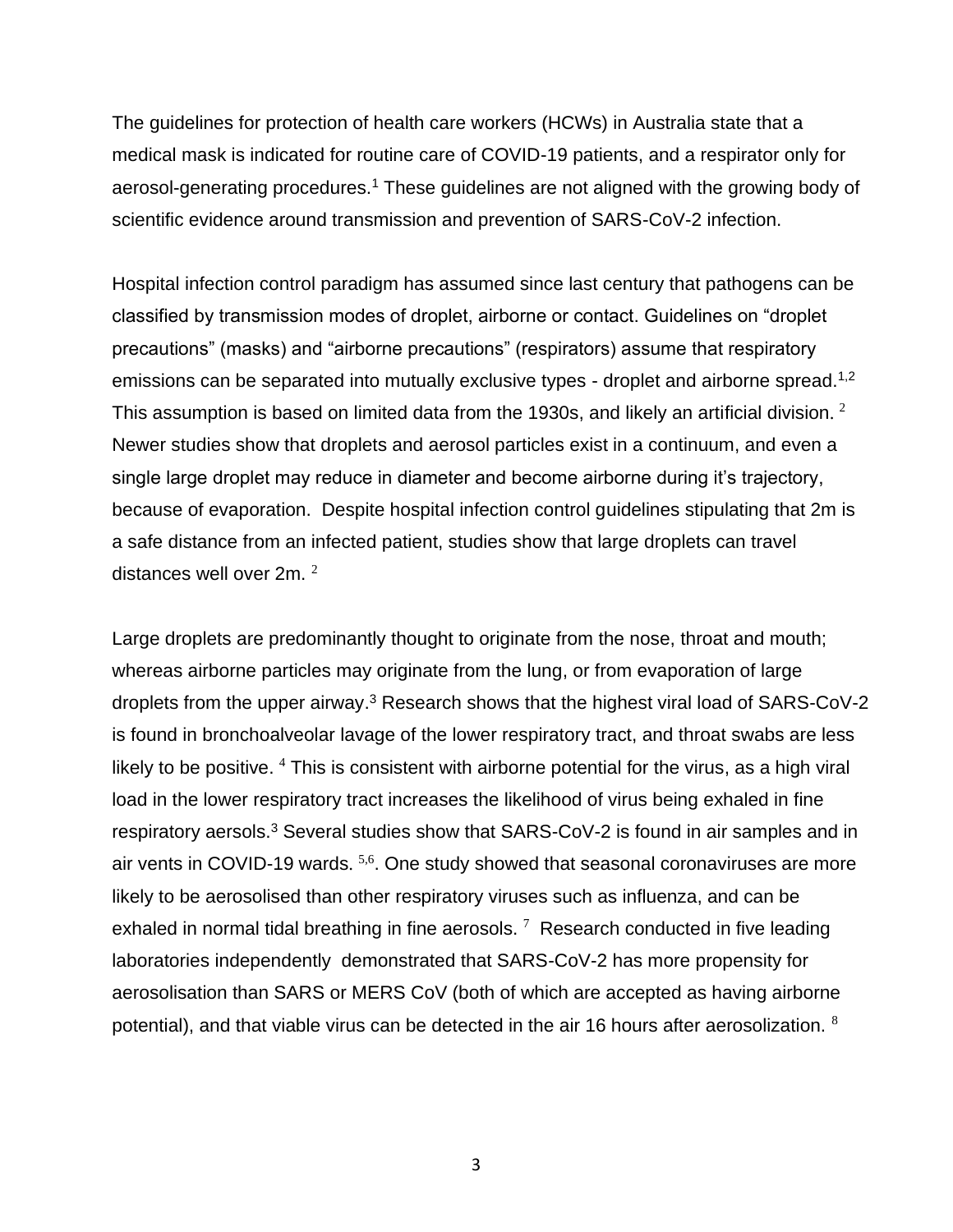In terms of respiratory protection, a mask is designed to prevent a stream of liquid (such as a blood spurt) entering the mouth or nose of a surgeon, and is not regulated on filtration or fit. Its original purpose was protection of a surgical wound from contamination by the surgeon, but is now used to also protect proceduralists from spray or splatter. It is not designed for respiratory protection. A respirator, in contrast, is designed for respiratory protection. It is designed to filter 95% of airborne particles and to fit around the face. <sup>9</sup> Without fit and seal around the face, air flows preferentially through gaps around the mask. The best available evidence specific to COVID-19 is a WHO commissioned systematic review and meta-analysis, which found that N95 respirators offer significantly better protection (96%) than surgical masks (67%) against SARS, MERS and SARS-CoV-2.  $^{10}$ Randomised clinical trials (RCTs) of other respiratory viruses including coronaviruses show significant efficacy of N95 respirators when used continually on shift, but fail to demonstrate efficacy of surgical masks.  $11,12$  Even against infections assumed to be droplet spread, such as influenza, respirators are protective and masks are not.<sup>13</sup> Two North American studies are often cited as proof of "equivalence" of masks and respirators, but neither had a control arm and therefore cannot prove efficacy  $14,15$ .

Further, the intervention in these RCTs was targeted use of a N95 when doing aerosol generating procedures. <sup>14,15</sup> A randomized controlled trial which compared targeted N95 use with continuous N95 use, showed that only continuous use is protective, and neither targeted use or medical masks are efficacious.  $^{12}$  It is important to understand that inability to show superiority between two interventions is not the same as showing equivalence or non-inferiority. This common fallacy seems to be the driver of unwarranted claims that facemasks are non-inferior to respirators. The principle of equivalence in RCTs arose from drug trials, and requires an experimental treatment to be compared and shown to be equivalent against an established treatment which is already proven to be superior to placebo. A trial lacking a control arm which compares two interventions, neither of which are proven against placebo, and finds no difference cannot prove equivalence – it may show equal inefficacy. The failure to understand this basic concept has resulted in poor guidelines for HCWs.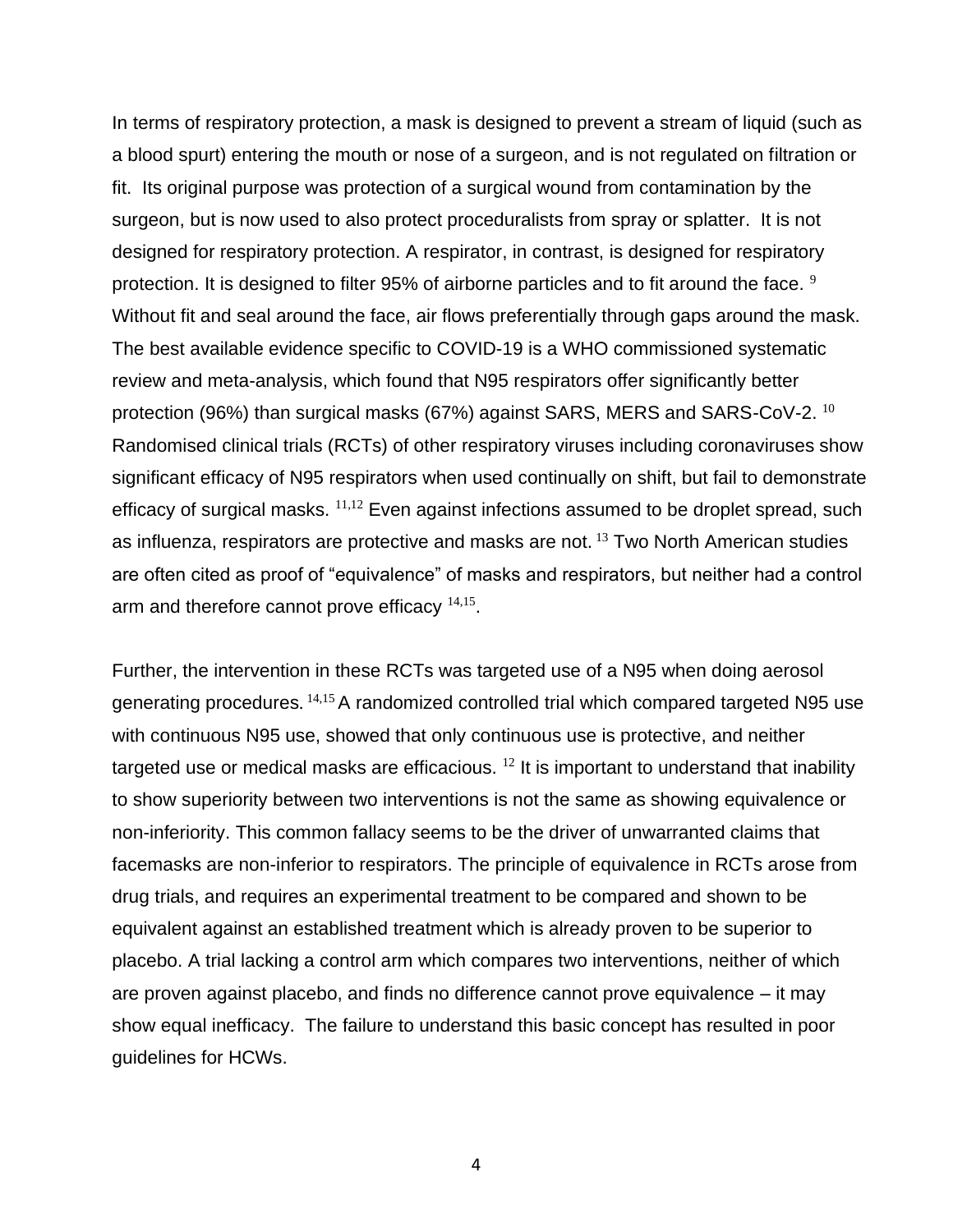During the COVID-19 pandemic, with scientific evidence accruing, daily rising HCW infections and uncertainty, the precautionary principle should be used. <sup>16</sup> The precautionary principle stipulates there is an imperative to act in the face of imperfect evidence, because the potential benefits outweigh the harms. Health workers treating COVID-19 patients or suspected COVID-19 patients should be afforded optimal protection, which is a respirator. This should be feasible, given Australia has scaled up domestic manufacturing capacity for disposable masks and respirators. Supply shortage is no reason to recommend substandard protection for health workers.<sup>17</sup> We could also consider re-usable elastomeric respirators as a cost-effective option. Notably, a review of health worker deaths in the UK, collated from open data, found none among intensivists and anaesthetists suggesting that their higher level of PPE was protective. <sup>18</sup>

There are no data to prove that contact and large droplets are the predominant mode of transmission. The evidence for airborne transmission is mounting. <sup>5,6</sup> There is also evidence of hospital workers with no patient contact becoming infected during nosocomial outbreaks of SARS-CoV-2, suggesting a distal risk beyond the patient care area.<sup>19</sup>

Our health workers are a precious asset, and warrant the highest protection – not simply for their occupational health and safety, but for a functional and resilient health system. In Tasmania, one hospital outbreak resulted in over 1000 health workers being furloughed for quarantine. Outbreaks in emergency during the Victorian resurgence have resulted in at least one Melbourne hospital being over capacity and unable to accept ambulances, putting pressure on other health services. Through reviewing all media reports which mentioned hospitals and health workers as of July 2020, we estimated that about 6% (507/8449) of all cases in Australia are health workers. This includes about 216 in Victoria prior to the current resurgence, (only 17% are apparently attributed to occupational infection), 208 in NSW (about 88 attributed to the workplace), 73 in Tasmania (from a single hospital outbreak) and at least 10 infections from the rest of the country.<sup>20</sup> In the absence of national or even state reporting of health worker infections, we believe this is a minimal national estimate of health worker infections prior to the current resurgence in Victoria. We are also aware of hospital staff working in non-clinical duties acquiring infection during the current epidemic, which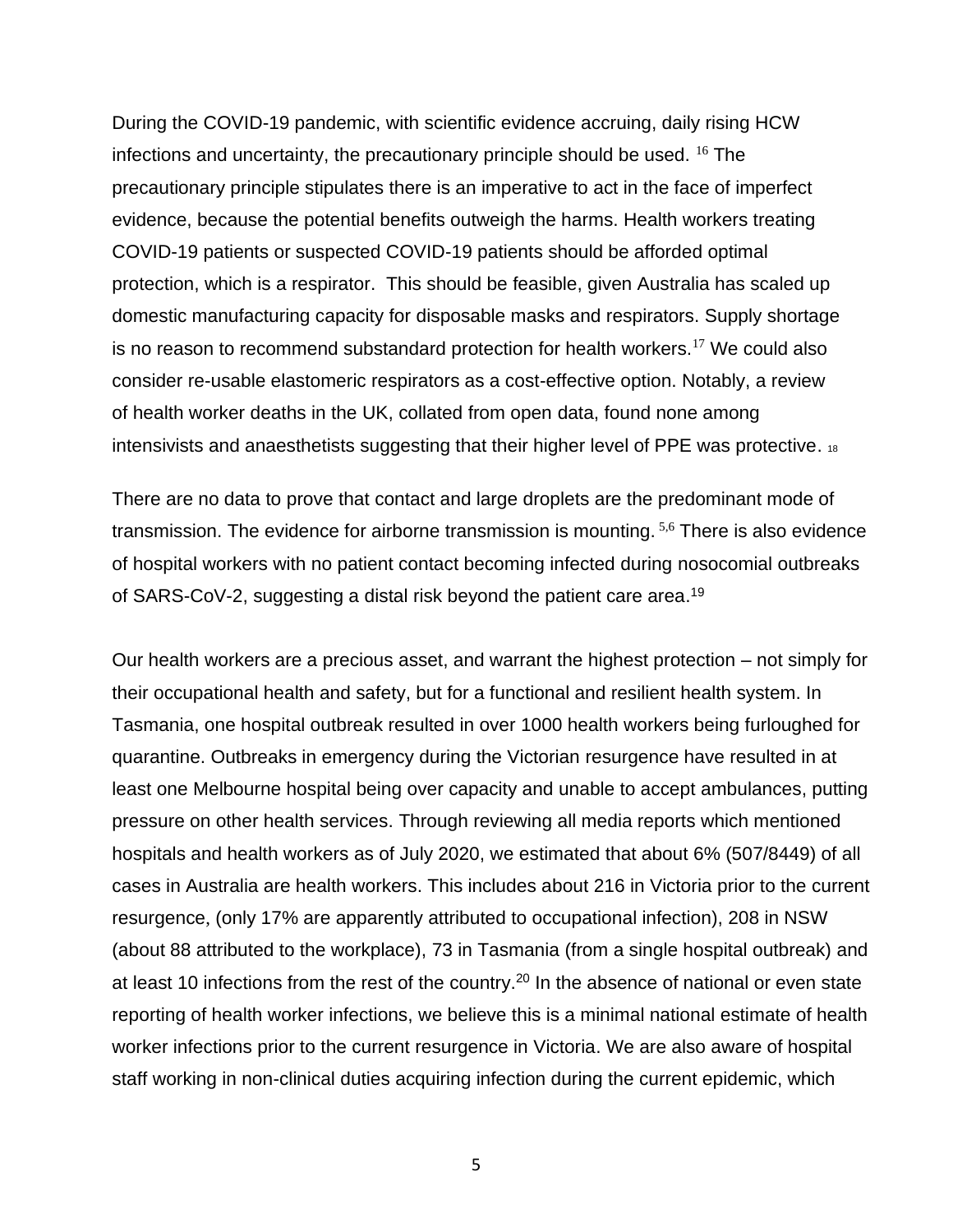suggests widespread risk in the hospital setting. Studies from other countries have documented a higher risk of COVID-19 in health workers.  $21,22$  We call for transparent national reporting of health worker infections. This should be based on role and specialty, with adjudication of source attribution (workplace or elsewhere) by an independent panel separate to health services or agencies to avoid conflicts of interest.

We can also learn from SARS in 2003, where experts in Toronto argued over whether N95 respirators were really necessary. Vancouver used the precautionary principle and did not have heath worker infections, but in Toronto, experts argued against the N95, which protects against airborne transmission, believing SARS was spread mostly by large droplets. <sup>21</sup> As a result, they said, an N95 was unnecessary except for aerosol generating procedures, and a surgical mask was sufficient in most instances. These recommendations were made even though knowledge about SARS and about airborne transmission was still evolving. <sup>21</sup> As a result, over 300 health workers in Toronto were infected and three died. <sup>21</sup> During the SARS CoV-2 pandemic, we see the very same debate occurring. The lessons of the SARS Commission in Ontario, Canada, should be heeded. In the aftermath of SARS and deaths of health workers in Toronto, in 2006 the commission concluded: "*One example was the debate during SARS over whether SARS was transmitted by large droplets or through airborne particles. The point is not who was right and who was wrong in this debate. When it comes to worker safety in hospitals, we should not be driven by the scientific dogma of yesterday or even the scientific dogma of today. We should be driven by the precautionary principle that reasonable steps to reduce risk should not await scientific certainty*." <sup>21</sup> The report also warns that decisions about protection of health workers must involve broader stakeholder consultation, including the workers themselves, work health and safety experts, unions and the government agency responsible for industrial relations.  $23$  Several hospitals in Melbourne have reported health worker infections during the resurgence, and even more are in quarantine and unable to work. We must make the occupational health and safety of our health workers a national priority.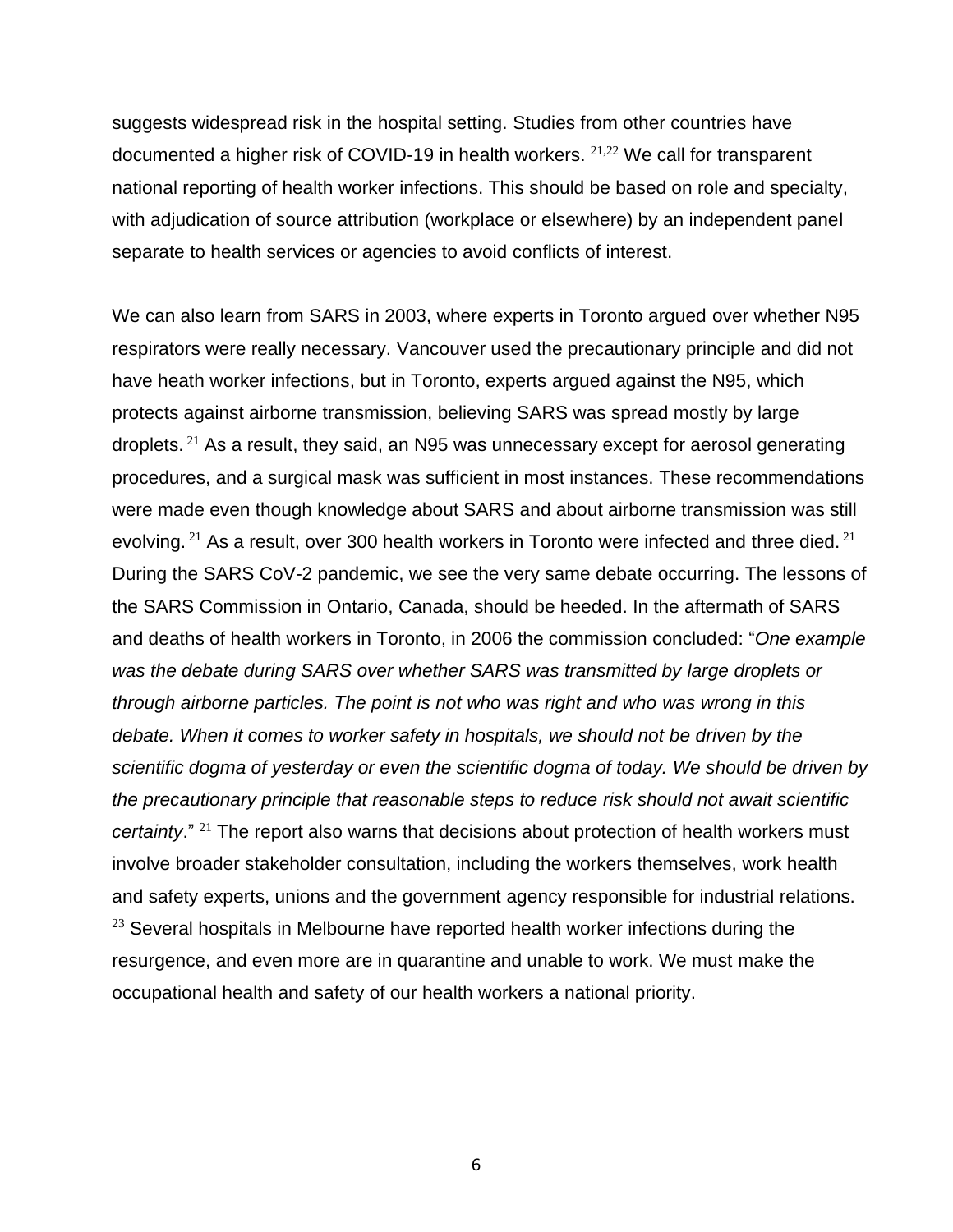## **References**

1. Guidance on the use of personal protective equipment (PPE) in hospitals during the COVID-19 outbreak. Infection Control Expert Group (ICEG) Endorsed Guidelines for Australia. https://www.health.gov.au/resources/publications/guidance-on-the-use-of-personal-protectiveequipment-ppe-in-hospitals-during-the-covid-19-outbreak

2. Bahl P, Doolan C, de Silva C, Chughtai AA, Bourouiba L, MacIntyre CR. Airborne or droplet precautions for health workers treating COVID-19? *The Journal of Infectious Diseases* 2020. 3. de Gabory L, Alharbi A, Kérimian M, Lafon ME. The influenza virus, SARS-CoV-2, and the airways: Clarification for the otorhinolaryngologist. *Eur Ann Otorhinolaryngol Head Neck Dis* 2020.

4. Wang W, Xu Y, Gao R, et al. Detection of SARS-CoV-2 in Different Types of Clinical Specimens. *JAMA* 2020; **323**(18): 1843-4.

5. Guo ZDW, Z.Y; Zhang, S.F; L; et al. Aerosol and surface distribution of severe acute respiratory syndrome coronavirus 2 in hospital wards, Wuhan, China, 2020. https://doi.org/10.3201/eid2607.200885. *Emerg Infect Dis* 2020.

6. Santarpia JL, Rivera DN, Herrera V, et al. Transmission Potential of SARS-CoV-2 in Viral Shedding Observed at the University of Nebraska Medical Center. *medRxiv* 2020: 2020.03.23.20039446.

7. Leung NHL, Chu DKW, Shiu EYC, et al. Respiratory virus shedding in exhaled breath and efficacy of face masks. *Nature Medicine* 2020.

8. Fears AC, Klimstra WB, Duprex P, et al. Persistence of Severe Acute Respiratory Syndrome Coronavirus 2 in Aerosol Suspensions. *Emerg Infect Dis* 2020; **26**(9).

9. MacIntyre CR, Chughtai AA. Facemasks for the prevention of infection in healthcare and community settings. *BMJ (Clinical research ed)* 2015; **350**: h694-h.

10. Chu DK, Akl EA, Duda S, et al. Physical distancing, face masks, and eye protection to prevent person-to-person transmission of SARS-CoV-2 and COVID-19: a systematic review and meta-analysis. *The Lancet*.

11. MacIntyre C, Wang Q, Cauchemez S, et al. A cluster randomized clinical trial comparing fit-tested and non-fit-tested N95 respirators to medical masks to prevent respiratory virus infection in health care workers. *Influenza and Other Respiratory Viruses* 2011; **5**(3): 170-9.